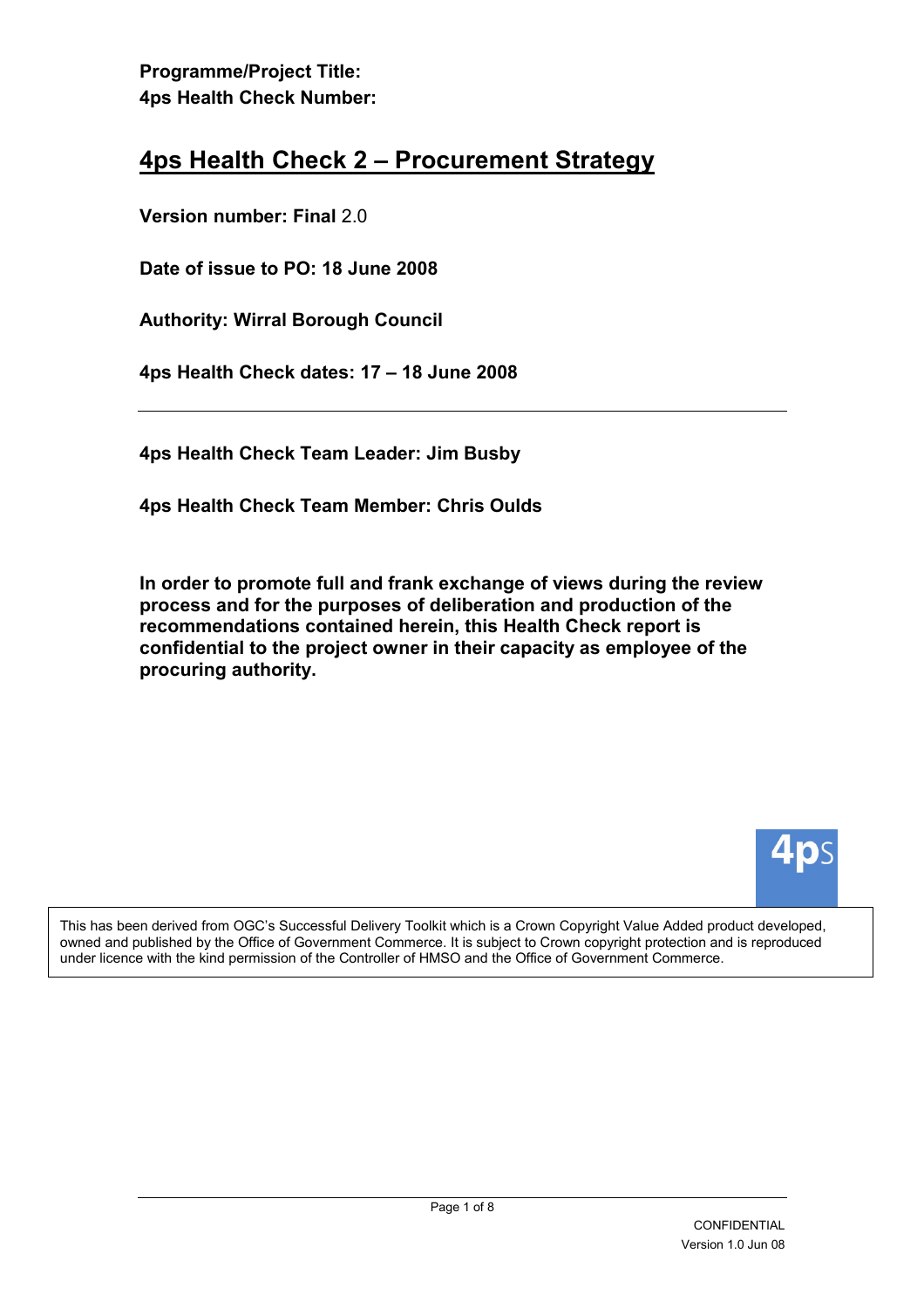#### **Background**

#### The aims of the project:

To provide cost-effective Highways Services for Wirral Borough Council through the procurement of a medium term contract for basic highways and engineering services, including surfacing works, street light maintenance and general highways maintenance.

#### The driving force for the project:

Wirral Borough Council currently delivers highways engineering services through 6 term contract type arrangements and also via their own Direct Services Organisation. The term contracts will expire at the end of March 2009 and having carried out a business study of the possible options for future delivery, they have concluded that they should pursue the procurement of a single technical services contract through a restricted procedure using a NEC 3 (Option B) contract, with the Council retaining a strong "client-function".

#### The procurement status:

An OJEU notice was issued in January 2008 and following PQQ, 8 suppliers have pre-qualified including the Council's own DSO. It is intended to issue the ITT in early June. It is anticipated that the ITT will not be "set-in-stone" at the time of the review but that there will be some scope to incorporate any suggestions arising out of the review.

It is intended that the ITT will effectively guarantee a minimum level of work whilst also specifying an "estimated" or "anticipated" annual workload. This principle has been endorsed by members.

The Council's own legal team have advised that the DSO can submit a tender which will then be evaluated fairly in accordance with the methodology as defined in the Evaluation Strategy.

#### Purposes and conduct of the 4ps Health Check

Purposes of the 4ps Health Check:

The primary purpose of a 4ps Health Check 2 is to confirm the outline business case now that the project is fully defined and ensure that the procurement strategy is robust and appropriate.

Conduct of the 4ps Health Check:

This 4ps Health Check 2 was carried out on 17-18 June 2008 at Wirral Borough Council offices in Birkenhead at the request of Mark Smith, the Project Owner. The team members are listed on the front cover.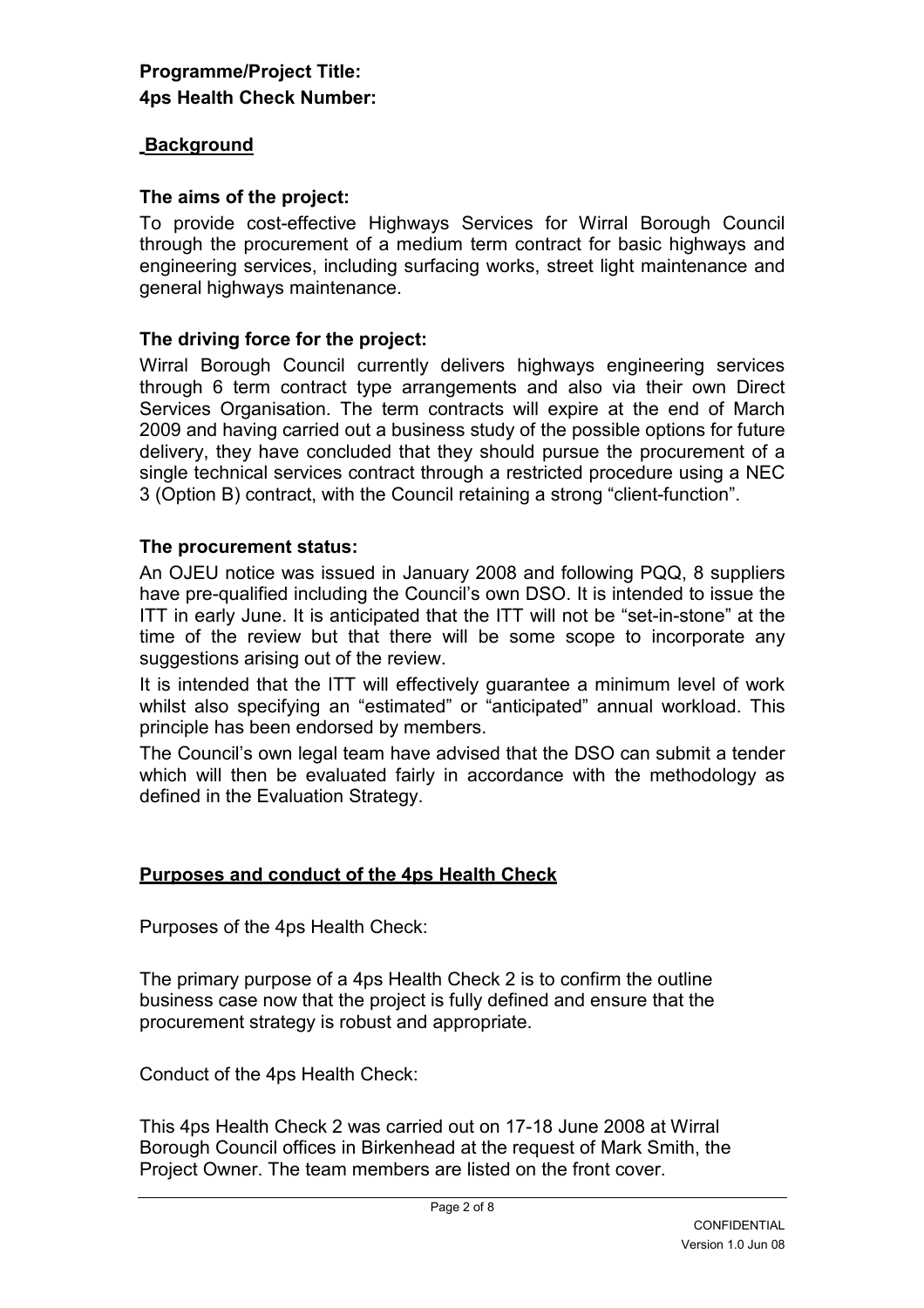## Programme/Project Title:

## 4ps Health Check Number:

The Health Check consisted of a document review by the members of the Health Check Team, prior to an update by the project team and a programme of interviews with key stakeholders.

## **Conclusion**

The Health Check Team finds that the project has made considerable progress since the Gateway 1 Review was carried out last year and is developing a good position from which to deliver an effective procurement. Best Practice is evidenced through the intensive involvement of procurement, audit, HR and finance functions in the project's development.

The key concern evident is the need to rapidly develop the future contract management arrangements with particular regard to the "Intelligent Client" role demanded by the approach adopted. This should include appropriate training in the use of the contract form proposed.

Adopting the "Intelligent Client" approach will place the Council in a better position to take advantage of innovations offered by their new supplier.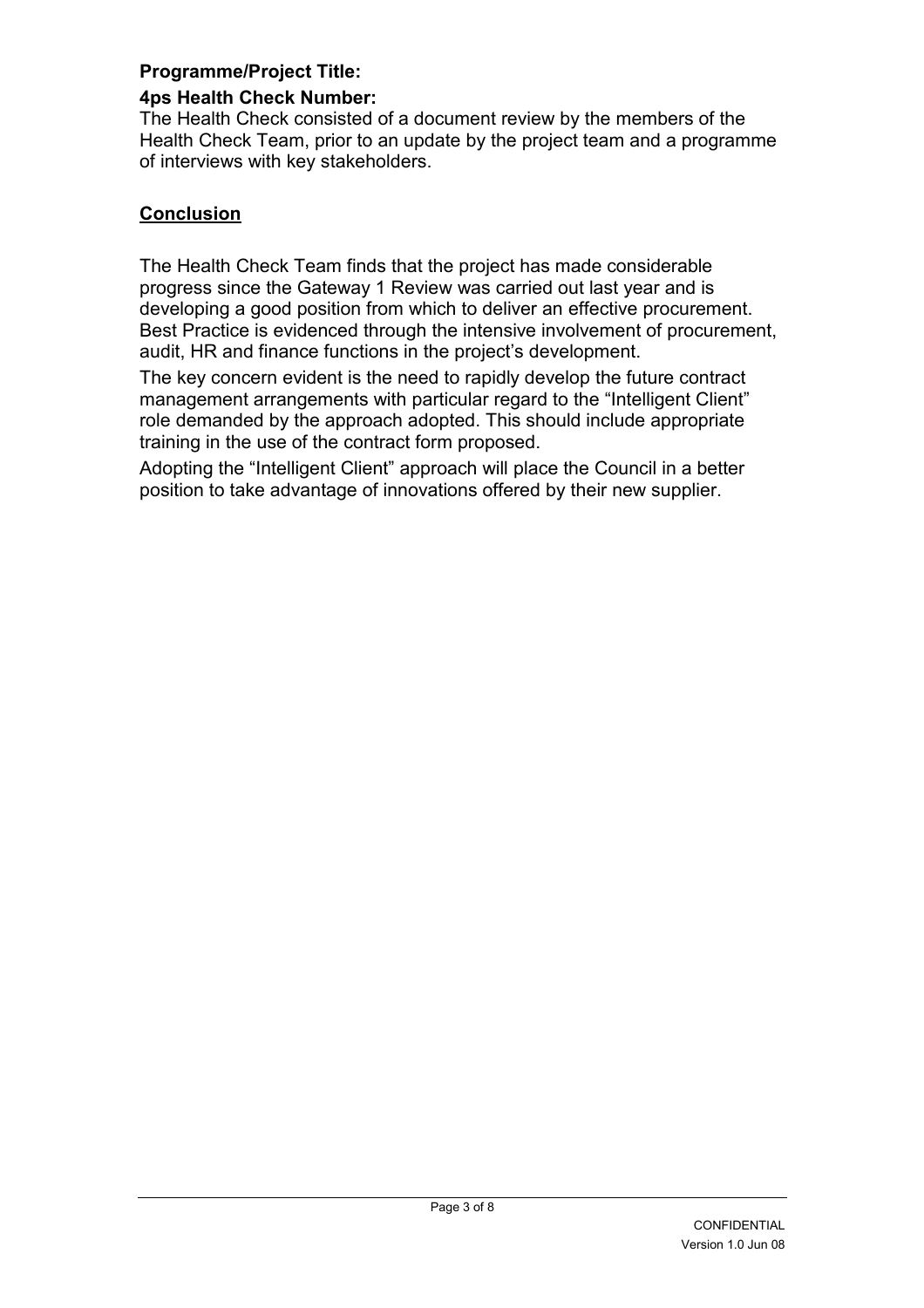### 1: Business case and stakeholders

The project possesses a well written business case which includes a clear scope and incorporates a comprehensive options analysis including thorough benchmarking of similar schemes amongst other councils. It represents an effective appraisal of the position that the council faces and proposes an appropriate way forward. There is now a clear understanding of all the implications, in particular those associated with staffing.

There is a benefits realisation framework which clearly identifies the "top-line" benefits sought and which flows from corporate (and statutory) objectives down through the project aims to the proposed performance management system. This should then deliver the Council's obligations under the National Indicators.

The initial benefits realisation documentation should be developed to include detail of how the delivery of each benefit will be measured and who will be responsible for this.

The cabinet documentation presented shows that the project, as it stands, is affordable, however, it is recognised that the scheme is going to market at a challenging economic time due to rising fuel costs and the increasing cost of borrowing. Nevertheless, there is on-going widespread support amongst stakeholders for the project and they appreciate that the likely savings arising will be relatively modest.

The procurement strategy is appropriate and should deliver a reasonably competitive outcome. It is likely therefore that it will represent a value for money solution compared with the current arrangements.

There were concerns expressed within the Gateway 1 Review report that some financial aspects were not robust, but these issues have been addressed within more recent cabinet papers and the business case appears to be robust.

### 2: Procurement approach

The Health Check Team found evidence of a thorough and professional approach to the procurement. The HESPE team has utilised a sound multidisciplinary team approach to the procurement very effectively and is making best use of the corporate expertise at its disposal particularly the corporate procurement, legal, HR, audit and traffic departments. Corporate procurement is particularly well integrated into the project and is providing valuable advice and expertise including a role in providing Project Assurance.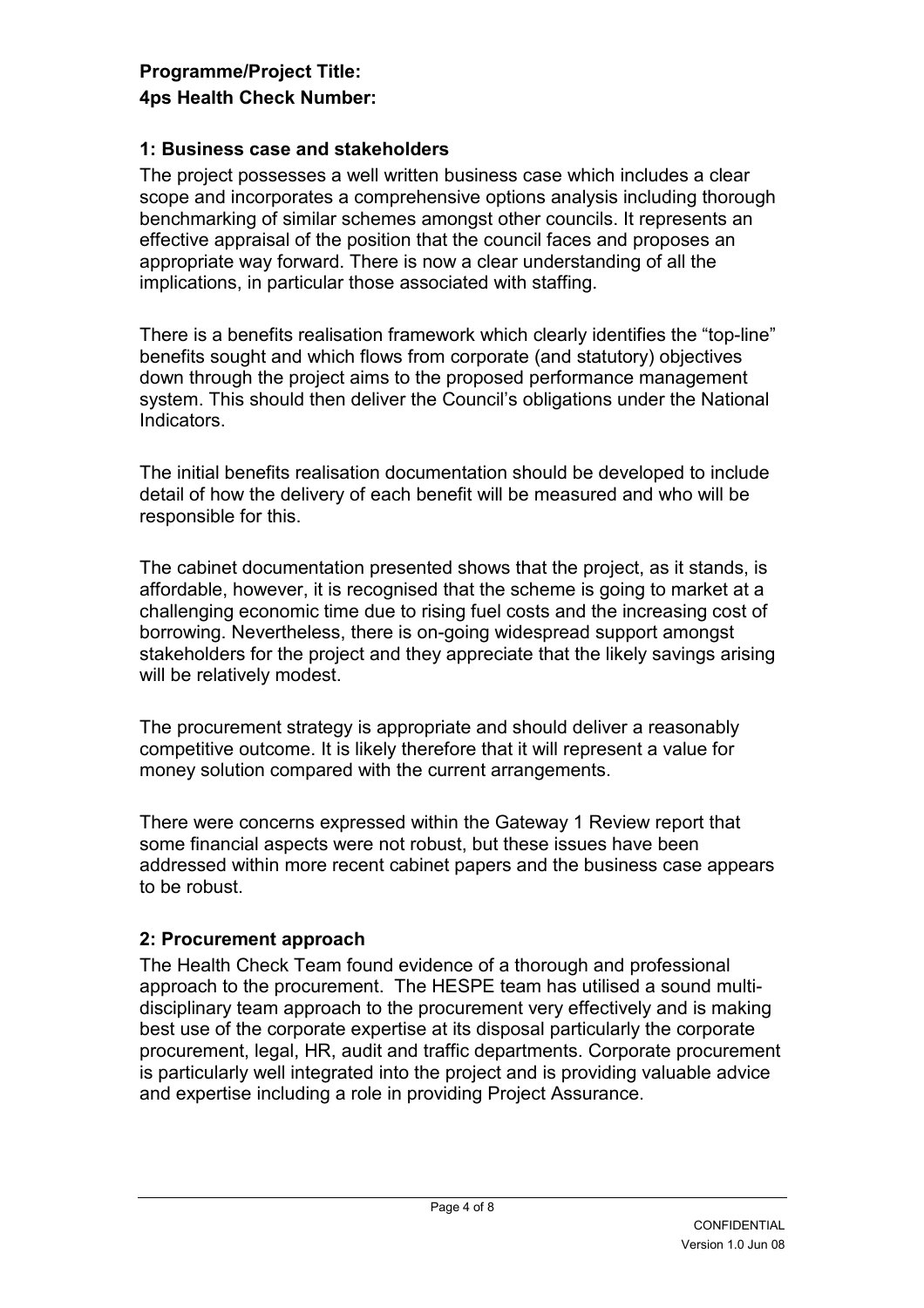## Programme/Project Title:

## 4ps Health Check Number:

The options for procurement have been comprehensively researched and evaluated and full justification for the chosen approach has been documented and endorsed by the Project Board and by Cabinet.

The choice of contract form using the New Engineering Contract 3 Option B has been researched and justified in the light of the partnership approach the Council wishes to adopt, although there did appear to be some confusion about whether or not to move to the less client controlled version D at a later stage. The decision on whether or not to adopt this strategy should be clarified and documented clearly as part of the ITT information. Since the Council has not used this form of contract before the Health Check Team recommends that the HESPE team undertakes thorough training (both formal and informal) as a matter of urgency to ensure they are fully prepared to manage the contract on 1<sup>st</sup> April 09.

#### RECOMMENDATION: The HESPE team undertake formal and informal training on use of the NEC3 form of contract before commencement of the new contract.

The HESPE team has developed and documented sound and auditable evaluation models for both the PQQ and ITT evaluations. The evaluation of the PQQs received has been thoroughly documented and a clear audit trail provided. The likelihood of an in-house tender bid from the current DLO presents a probity complication in terms of the need to keep a clearly auditable competitive situation between internal and external bidders. The Health Check Team found an excellent best practice example in the way HESPE are handling this. The procurement support is divided into two distinct and separate "streams" one of which supports the DLO team and the other works on the ITT to ensure no advantage is given to the "in-house" bid team.

HESPE's approach of using 2 parallel evaluation teams and averaging the results should also be commended as an excellent example of an equitable and auditable approach.

For the future management of the contract when awarded, the proposed utilisation of procurement Category Management approach is commended by the Health Check Team and mirrors best practice recommended and instituted by the Office of Government Commerce for central government projects.

The Health Check Team has not had sight of the actual ITT documentation however the ITT is based on a standard NEC3 form with additional clauses and the right expertise is engaged. The few issues surrounding liability insurance and contract form options should be fully resolved prior to the issue of the ITT. The current target ITT issue date is 23 June however there does appear to be some leeway for slippage on this date if necessary without threatening the 1<sup>st</sup> April 2009 contract commencement milestone.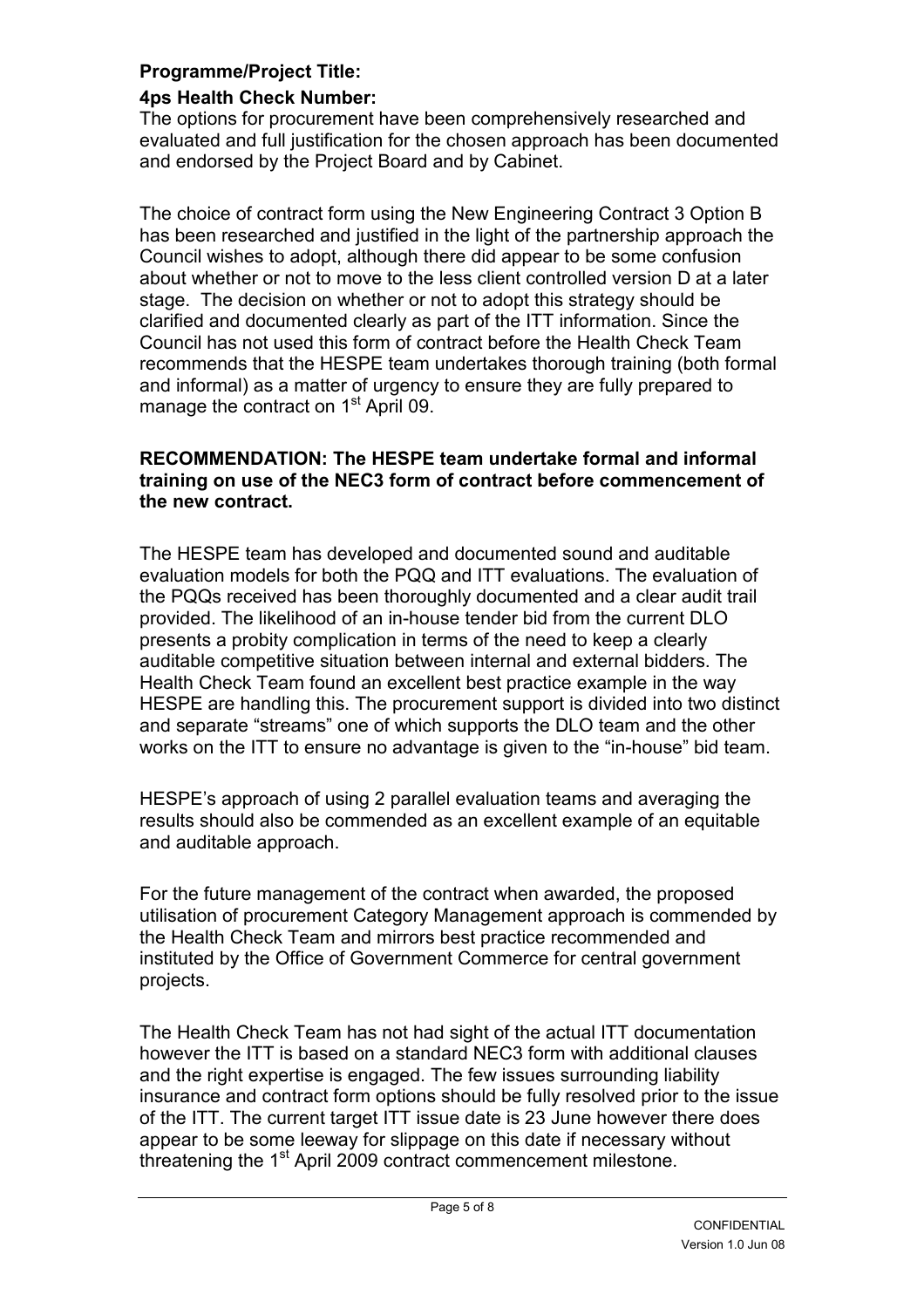## 3: Review of current phase

The project is in considerably better shape than when it was subject to the Gateway 1 review last year and has moved to a position whereby it is prepared for the procurement phase. Project controls are in place and there is an effective multi-disciplined project team working hard to achieve success. In particular, the involvement of the project adviser together with central procurement, HR, audit and finance should be recognised as probably having been key in moving the project to the position it is in.

The service standards as defined in the documentation appear to be comprehensive and represent an appropriate means of delivery control.

There are some initial thoughts on the future contract management but this should be developed rapidly and documented with due regard to the "Intelligent Client" role that the Council will be adopting and that the contract form demands. It is important to clearly define this at this stage of the procurement process because the approach will be important in presenting a professional outlook to bidders and the Council must ensure that it is ready to manage the contact from "day 1". It will also assist other interfacing council departments such as the call-centre in maintaining consistency in future dealings both internally and with the public.

#### RECOMMENDATION: The HESPE team should develop and document the proposed contract management arrangements as a matter of urgency.

The project programme is challenging but incorporates a relatively generous mobilisation period. It is therefore thought to be achievable if the team ensure that the contract management plans are developed in detail before the preferred bidder stage is reached.

### 4: Risk management

The Health Check Team found that the recommendations of the Gateway 1 review regarding risk management have been implemented and that the risk management approach has been significantly improved.

The innovative approach of putting the risk register on the Council intranet for ease of regular access and reduction in paper production is commended as an example of best practice. This will help to make risk management something that every member of staff takes responsibility for as part of their daily working environment. The Health Check Team suggests that this approach be further developed and also possibly extended to other areas such as the Benefits Realisation management.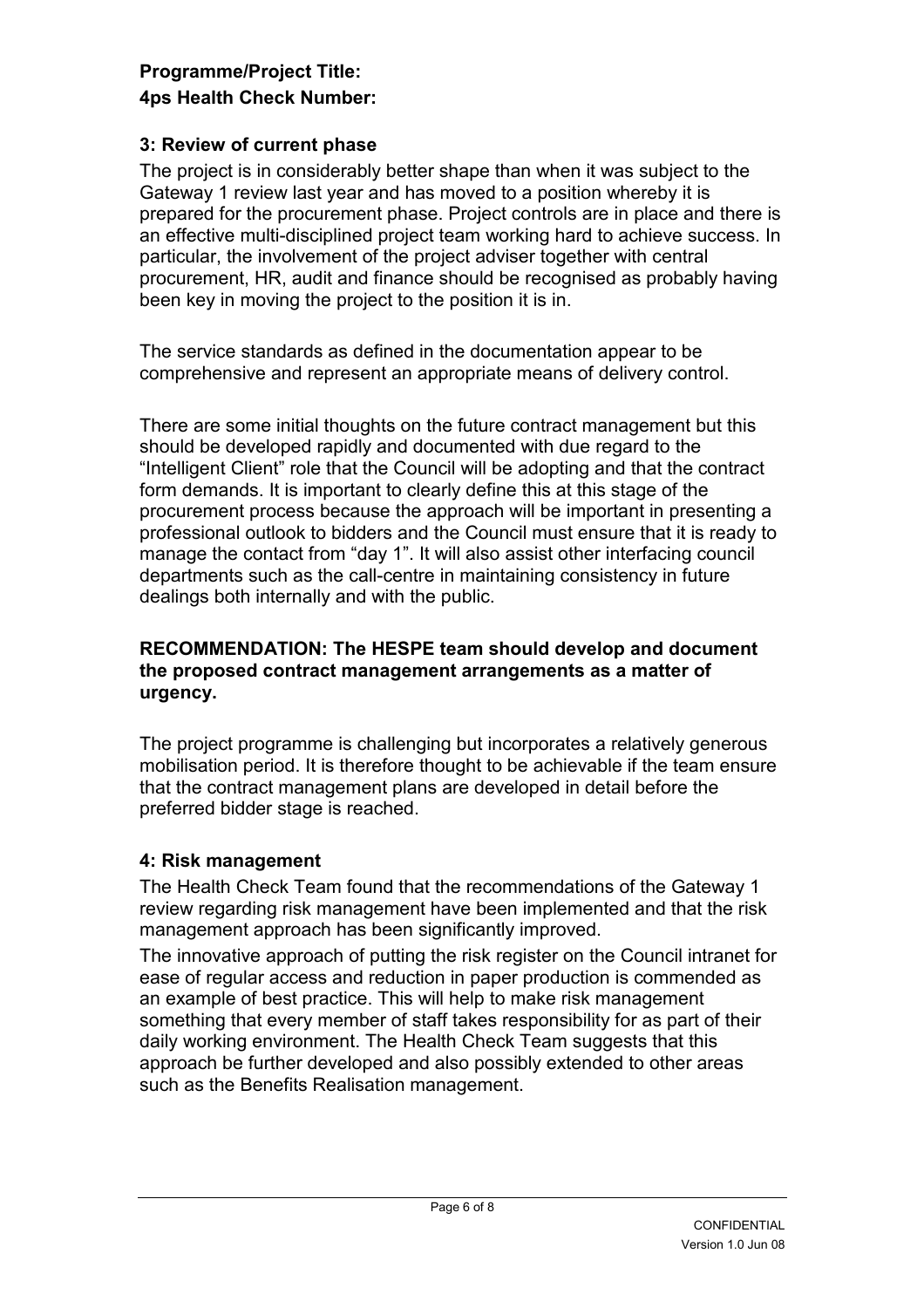## Programme/Project Title:

## 4ps Health Check Number:

The Health Check Team's view is that the key risk for the next stage is that of ensuring that the Council, as a client, is fully prepared for its "Intelligent Client" role in managing the contract and fulfilling its obligations. This should be addressed as a matter of urgency and advice sought from experts if necessary.

## 5: Readiness for next phase – investment decision

The HESPE Team has made excellent progress over recent months and is in a good position to proceed to the next stage. The team operates effectively in a multi-disciplinary way and has a sound procurement approach which should deliver a value for money solution.

There is extensive stakeholder support and the HESPE have established strong market interest which will ensure healthy competition.

The use of best practice approaches in procurement and risk management should be continued and further developed to incorporate benefits management.

The key areas to address during the coming weeks include preparation for contract management and in particular the "Intelligent Client" role. This should also incorporate training in the use of the proposed contract form.

Recommendation: The Council should carry out a resources, skills and capabilities audit as part of the development of future contract management arrangements.